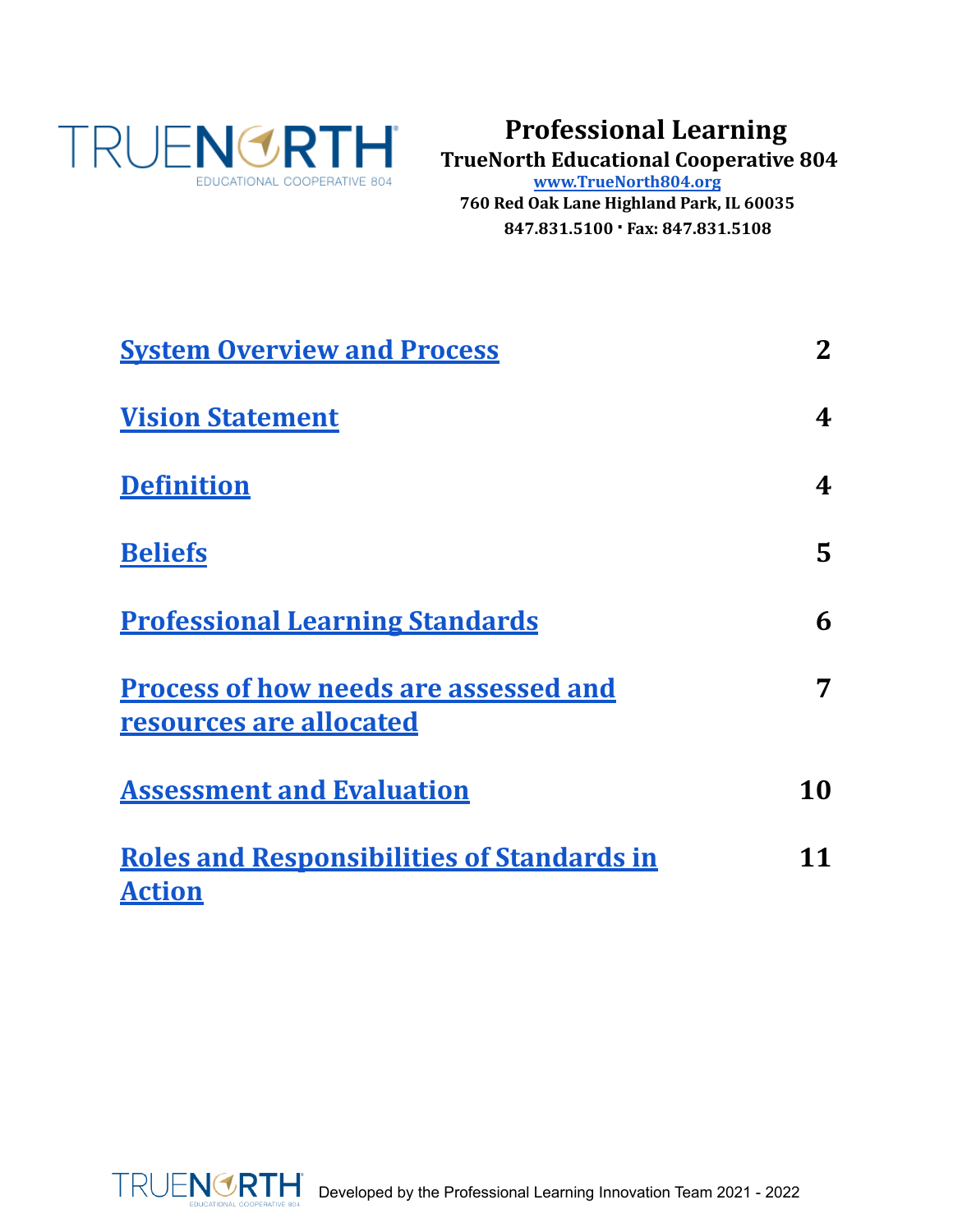# <span id="page-1-0"></span>**Professional Learning System Overview and Process**

One outcome of the 2018 TrueNorth strategic plan was the need to create a comprehensive professional learning system that fosters collective responsibility for student success across the TrueNorth region. A professional learning system can be described as "how professional learning works." The remodeling of the system allowed opportunity to examine transparency in decision making, intentionality, and effectiveness of professional learning.

To meet the charge of designing the system, the Professional Learning Innovation Team was launched in April 2019. The team consisted of engaged participants from member districts and TrueNorth programs and departments; they represented different regions, roles, and age of students served.

The innovation team designed a system to (i) equitably support member district needs and (ii) impact student learning. The system's essential components, which are included in this document, were developed by the team.

1) A shared vision of and beliefs about professional learning, in alignment with TrueNorth's Strategic Plan;

- 2) A definition of professional learning;
- 3) Standards for Professional Learning;
- 4) Stakeholder roles and responsibilities defined and articulated;
- 5) Ongoing assessment and evaluation; and
- 6) A transparent process of how resources are allocated

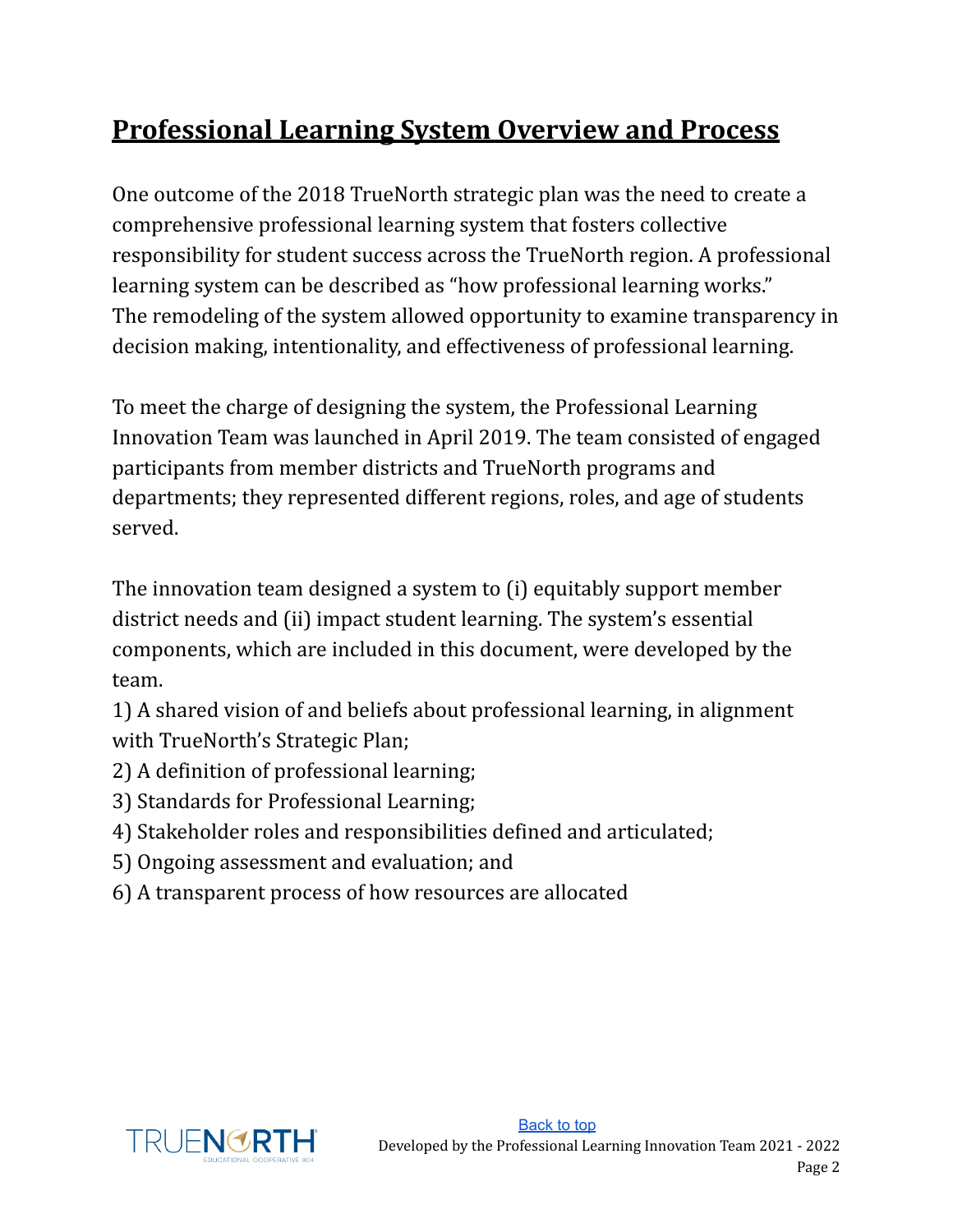A special thank you to the members of the Professional Learning Innovation Team. We are grateful for their leadership and valued the diverse perspectives that contributed to the design of the system. Our sincerest thanks goes out to:

Amanda Beranek, Professional Learning and Coaching Support Specialist, **TrueNorth** Alesia Margetic, Department Chair of Counseling Services at Highland Park High School, District 113 Ali Berman, North Shore Academy, TrueNorth Amanda Wallis, ELS/SLE, TrueNorth Amy Cohan, District Services Coach, TrueNorth Amy Zima, Early Childhood, TrueNorth Andrea Trudeau, Library Information Specialist Shepard Middle School, District 109 Bobby Hanson, Highland Park High School, District 113 Carol Michels, Director of District Services, TrueNorth Debbie Doyle, Assistant Superintendent for Instructional Design and Innovation, TrueNorth Ivy Sukenik, Principal Sunset Ridge School, District 29 Jo Taylor, Assistant Principal Deerfield High School, District 113 Lauren Randazzo, ELS/SLE, TrueNorth Lauren Schulman, Director of Student Services, District 30 Lindsay Kiraly, Director of Professional Learning and Coaching, TrueNorth Nicole Burke, North Shore Academy, TrueNorth Rachel Pollera, Special Education Teacher, District 30 Tracy Hellner, Parent Facilitator, TrueNorth Tracy Roehrick, Assistant Principal Lake Bluff Elementary School, District 65

\*TrueNorth Educational Cooperative changed its name on July 1, 2021. It was formerly known as the Northern Suburban Special Education District (NSSED).

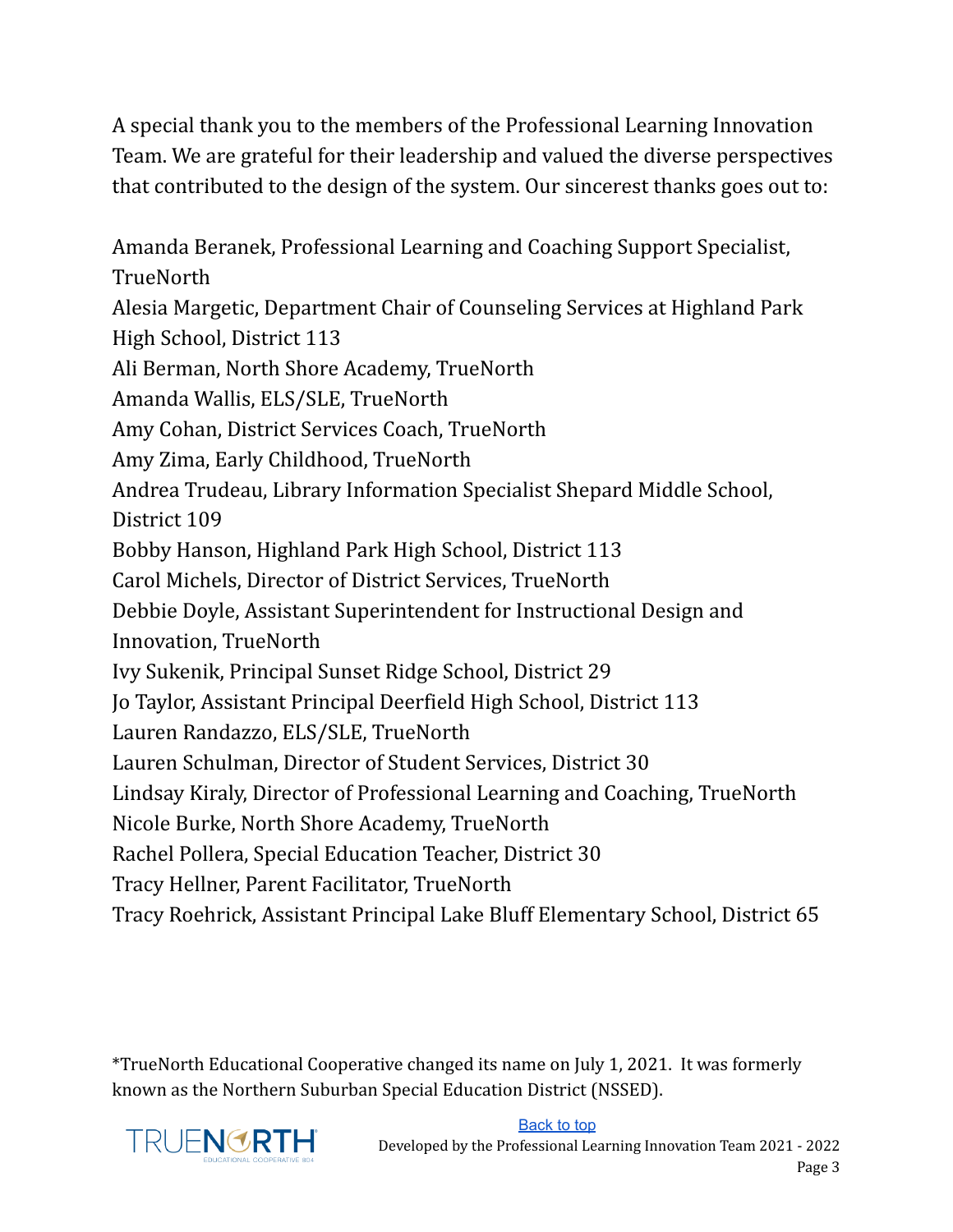# <span id="page-3-0"></span>**Professional Learning Vision Statement**

Empower diverse learners\* to collaborate in order to develop equitable and inclusive learning environments, which leads to actions that impact student growth and potential.

*\*A Learner is everyone/anyone*

## <span id="page-3-1"></span>**Definition of Professional Learning**

Professional learning is designed to refine and expand knowledge, skills, attitudes, and practices in order to impact student growth through intentional, continuous, and collaborative engagement.

| <b>Shift In Professional Learning</b>                                                 |                                                                                        |  |  |
|---------------------------------------------------------------------------------------|----------------------------------------------------------------------------------------|--|--|
| <b>Moving Away From</b>                                                               | <b>Moving Towards</b>                                                                  |  |  |
| <b>Unconnected Activities</b>                                                         | Intentional                                                                            |  |  |
| One-time/short-term events                                                            | Continuous learning designed to<br>transfer to school/classroom                        |  |  |
| Occurring away from students                                                          | Sustained and job-embedded                                                             |  |  |
| Needs assessment based on<br>"interests"                                              | Needs are identified based on<br>personal, team, school, or district<br>areas of focus |  |  |
| Assessment of professional learning<br>is based only on how well people<br>"liked" it | Assessment of professional learning<br>is also based on impact of<br>learning/change   |  |  |
| Passive engagement                                                                    | Active role/shared responsibility                                                      |  |  |
| Unclear funding/resources                                                             | Leveraging resources across<br>TrueNorth                                               |  |  |

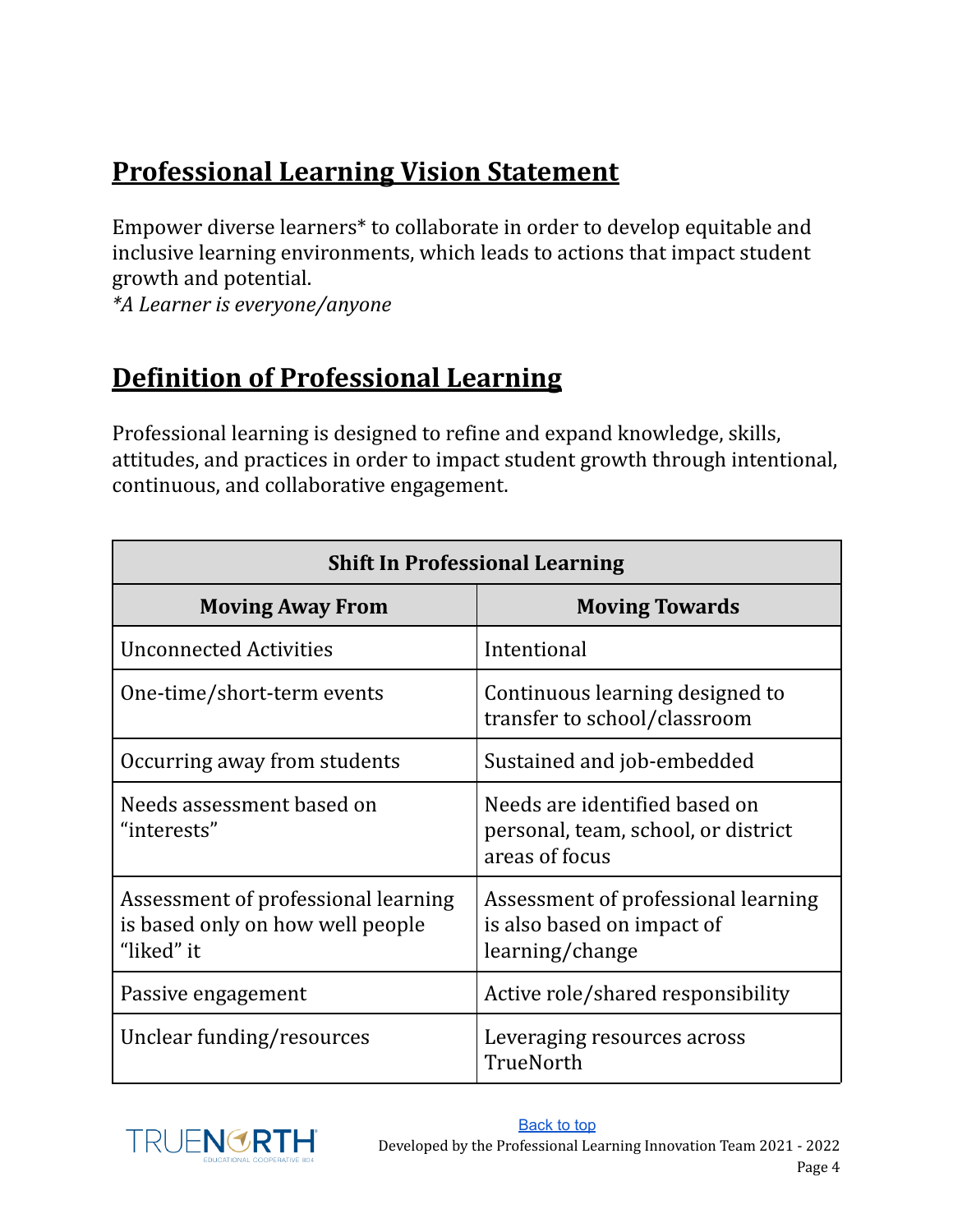# <span id="page-4-0"></span>**Professional Learning Beliefs**

**High Expectations:** *Ambitious goals* lead to powerful actions & remarkable results.

**Diversity:** *Diversity and inclusivity* strengthen an organization and improve its decisions and *outcomes*.

**Impact**: Evaluation and reflection strengthen performance & results.

**Collaboration:** Any organization's culture and climate builds shared responsibility for learning that produces student growth.

**Shared Leadership/Expertise:** As a cooperative wide community we can solve our most complex problems by tapping internal expertise and knowing when to utilize outside resources.

**Empowerment:** Learners develop personalized plans that are relevant and meaningful to support their continuous improvement.

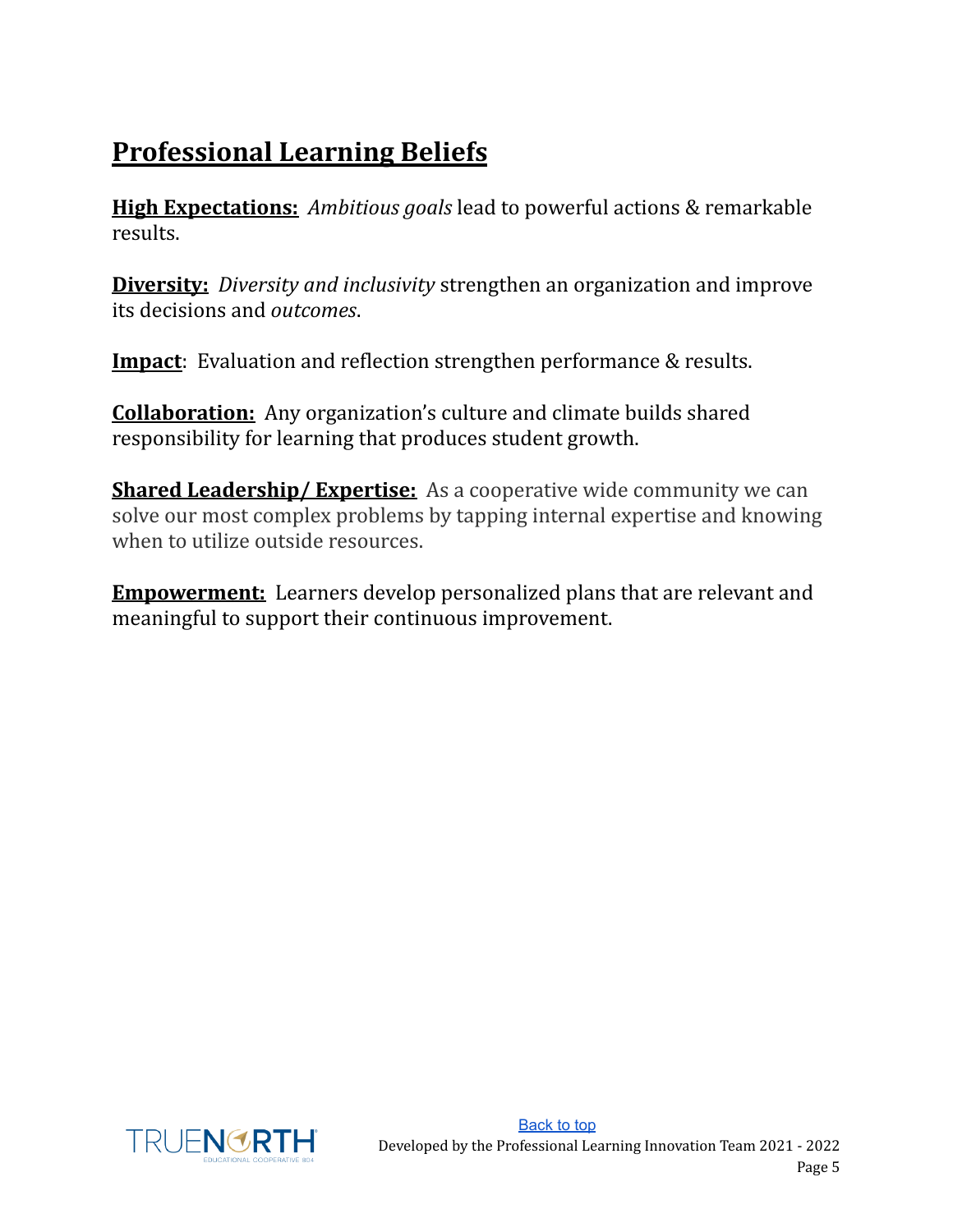# <span id="page-5-0"></span>**Professional Learning Standards**

### Overview of Professional Learning Standards

Learning Forward, with the contribution of 40 professional associations and education organizations, developed the Standards for Professional Learning. The Professional Learning Innovation Team adopted these standards to guide the design, implementation, and evaluation of professional learning.

<span id="page-5-1"></span>**Learning Communities:** Professional learning that increases educator effectiveness and results for all students occurs within learning communities committed to continuous improvement, collective responsibility, and goal alignment.

<span id="page-5-2"></span>**Leadership:** Professional learning that increases educator effectiveness and results for all students requires skillful leaders who develop capacity, advocate, and create support systems for professional learning.

<span id="page-5-3"></span>**Resources:** Professional learning that increases educator effectiveness and results for all students requires prioritizing, monitoring, and coordinating resources for educator learning.

<span id="page-5-4"></span>**Data:** Professional learning that increases educator effectiveness and results for all students uses a variety of sources and types of student, educator, and system data to plan, assess, and evaluate professional learning.

<span id="page-5-5"></span>**Learning Designs:** Professional learning that increases educator effectiveness and results for all students integrates theories, research, and models of human learning to achieve its intended outcomes.

<span id="page-5-6"></span>**Implementation:** Professional learning that increases educator effectiveness and results for all students applies research on change and sustains support for implementation of professional learning for long-term change.

<span id="page-5-7"></span>**Outcomes:** Professional learning that increases educator effectiveness and results for all students aligns its outcomes with educator performance and student curriculum standards.

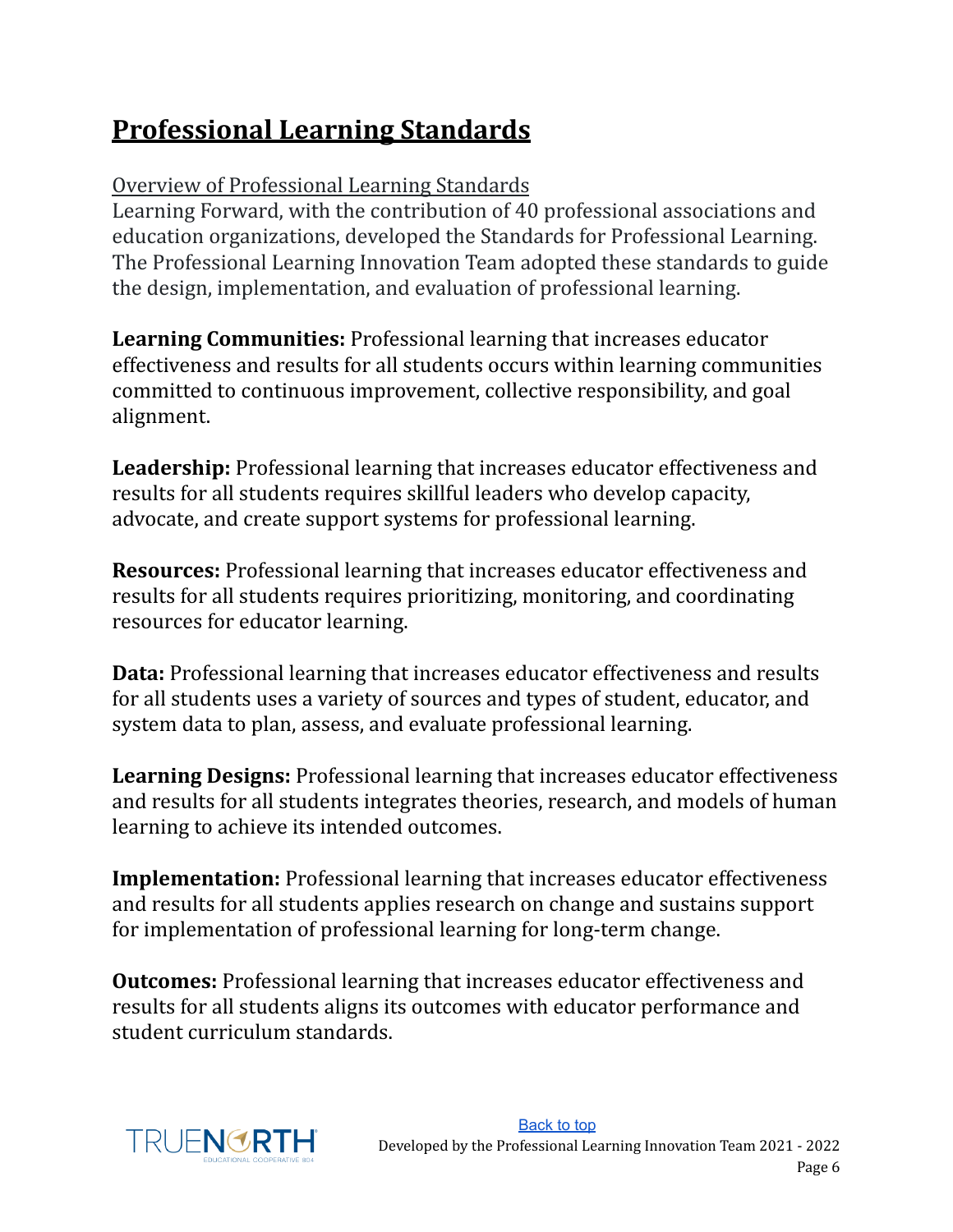### <span id="page-6-0"></span>**Process of how needs are assessed and resources are allocated**

The chart below articulates the process of assessing professional learning needs from our member districts. Once the needs are assessed and prioritized, resources are then allocated to develop professional learning plans. This transparent process distributes resources equitably based on the greatest needs of students and educators. The process also applies the professional learning beliefs to action. This alignment of the beliefs are articulated in the rationale for each step of the process.

| <b>Step</b> | <b>Process</b>                                                                                                                                                              | <b>Outcome</b>                                                                           | <b>Timeline</b>                                                 | <b>Rationale</b>                                                                                                                               |
|-------------|-----------------------------------------------------------------------------------------------------------------------------------------------------------------------------|------------------------------------------------------------------------------------------|-----------------------------------------------------------------|------------------------------------------------------------------------------------------------------------------------------------------------|
| 1           | Member district profile<br>meetings<br>Districts and TrueNorth<br>prioritize needs aligned<br>with strategic<br>organizational goals and<br>TrueNorth System<br>Assessment  | The needs of educators<br>and students are<br>gathered from across the<br>region.        | Annually, by<br>end of October                                  | This is the first step in the<br>process to gather data on needs<br>of students and educators.                                                 |
| 2           | <b>Professional Learning</b><br>Team Meeting to review<br>data and allocate resources<br>based on priorities.                                                               | A prioritized list of<br>district and TrueNorth<br>needs                                 | Annually in<br>November                                         | This is a data-based decision<br>making process to allocate<br>resources equitably based on the<br>highest needs of students and<br>educators. |
| 3           | Director of Professional<br>Learning and Director of<br>Instruction form<br>collaborative team, with<br>representation from<br>districts and TrueNorth<br>programs/services | A team is formed,<br>composed of diverse<br>representation across<br>districts and roles | Need is<br>determined<br>based on the<br>district<br>priorities | Diverse team membership<br>honors various perspectives                                                                                         |

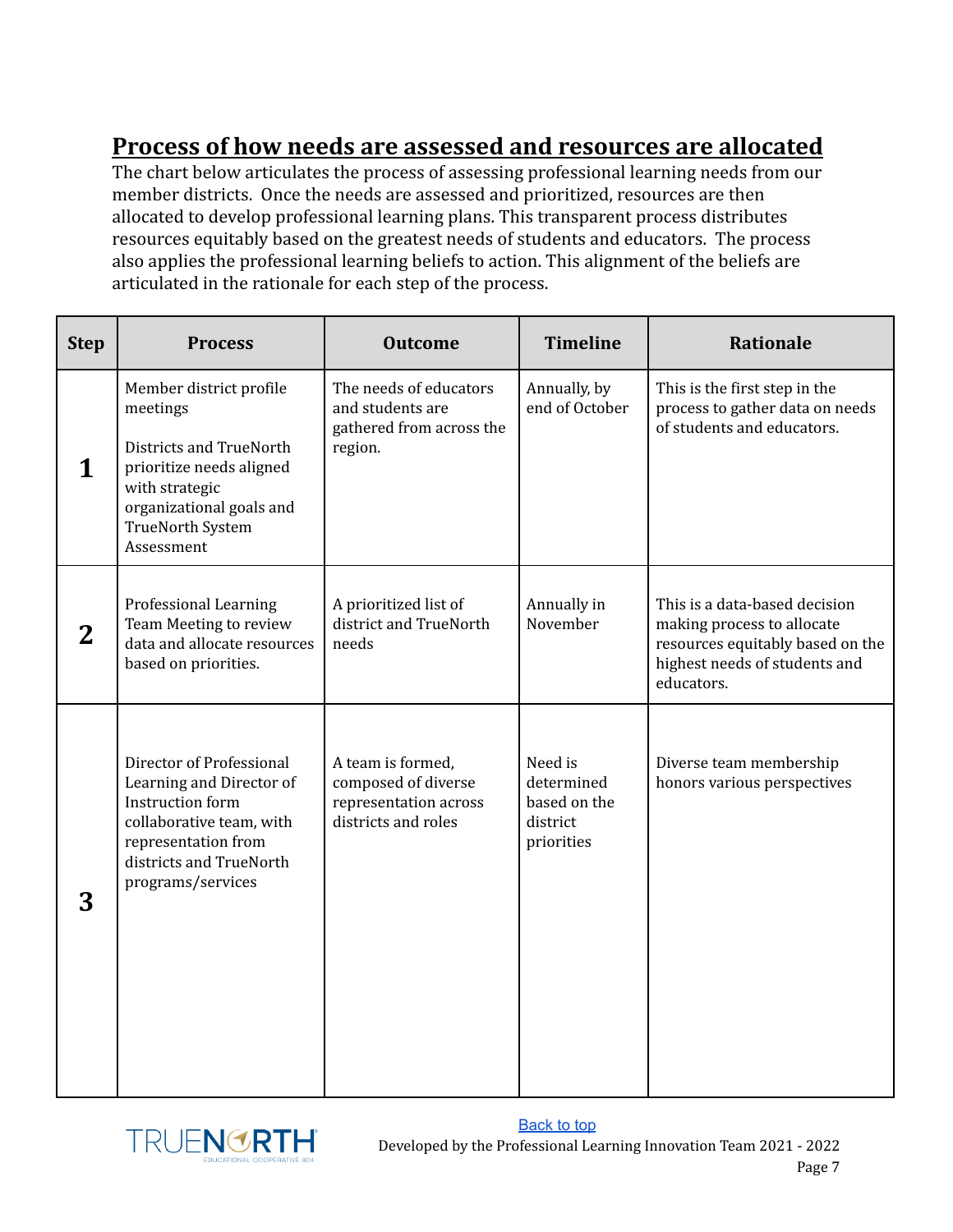| <b>Step</b> | <b>Process</b>                                                                                                                                                                                                                                                                                                                                                                                             | <b>Outcome</b>                                                                              | <b>Timeline</b>                                                                    | <b>Rationale</b>                                                                                                                                                                                                                                                                                                                                                                                                                                                                                                                                                                                                            |
|-------------|------------------------------------------------------------------------------------------------------------------------------------------------------------------------------------------------------------------------------------------------------------------------------------------------------------------------------------------------------------------------------------------------------------|---------------------------------------------------------------------------------------------|------------------------------------------------------------------------------------|-----------------------------------------------------------------------------------------------------------------------------------------------------------------------------------------------------------------------------------------------------------------------------------------------------------------------------------------------------------------------------------------------------------------------------------------------------------------------------------------------------------------------------------------------------------------------------------------------------------------------------|
| 4           | Teams develop and review<br>professional learning plans<br>Develop shared vision<br>a.<br>of desired state<br>Develop goals and<br>$\mathbf{b}$ .<br>specific student<br>outcomes<br><b>Identify learning</b><br>c.<br>targets<br>Identify regional<br>d.<br>resources and<br>expertise<br>Identify necessary<br>e.<br>external resources<br>Develop action plan<br>f.<br>Develop evaluation<br>g.<br>plan | Each team creates the<br>professional learning<br>plan for the prioritized<br>area of focus | Ongoing; this is<br>a multi-year<br>process of<br>implementation<br>and evaluation | Professional learning plans align<br>with our definition of<br>professional learning:<br>"Professional learning is<br>designed to refine and expand<br>knowledge, skills, attitudes, and<br>practices in order to impact<br>student growth through<br>intentional, continuous, and<br>collaborative engagement."<br>This step:<br>Collaboratively provides<br>clarity and commonality of<br>the vision of learning,<br>Identifies high expectations<br>$\bullet$<br>through ambitious goals<br>Honors regional expertise,<br>$\bullet$<br>and<br>Supports thoughtful<br>$\bullet$<br>incorporation of external<br>resources |
| 5           | TrueNorth implements the<br>action plans<br>TrueNorth gathers data<br>based on the evaluation<br>plan                                                                                                                                                                                                                                                                                                      | Learning and<br>Assessment/<br><b>Evaluation Plan are</b><br>implemented                    | Ongoing; this is<br>a multi-year<br>process of<br>implementation<br>and evaluation | Engage in the professional<br>learning activities which are<br>intentional, continuous, and<br>collaborative and empower<br>learners.                                                                                                                                                                                                                                                                                                                                                                                                                                                                                       |
| 6           | Team reviews<br>assessment/evaluation<br>results<br>Team evaluates the<br>evaluation                                                                                                                                                                                                                                                                                                                       | Data-based decisions are<br>made for refinement of<br>the plan                              | Ongoing; this is<br>a multi-year<br>process of<br>implementation<br>and evaluation | Provides opportunity for<br>reflection on impact for students<br>and educators                                                                                                                                                                                                                                                                                                                                                                                                                                                                                                                                              |
| 7           | <b>Professional Learning</b><br>Team Meeting to review<br>the evaluation data from<br>the professional learning<br>programs and assess and<br>evaluate the system for<br>improvement.                                                                                                                                                                                                                      | Data-based decisions for<br>continuous improvement<br>of implementation of the<br>system.   | Annually                                                                           | Provides opportunity for<br>continuous improvement of the<br>system.                                                                                                                                                                                                                                                                                                                                                                                                                                                                                                                                                        |

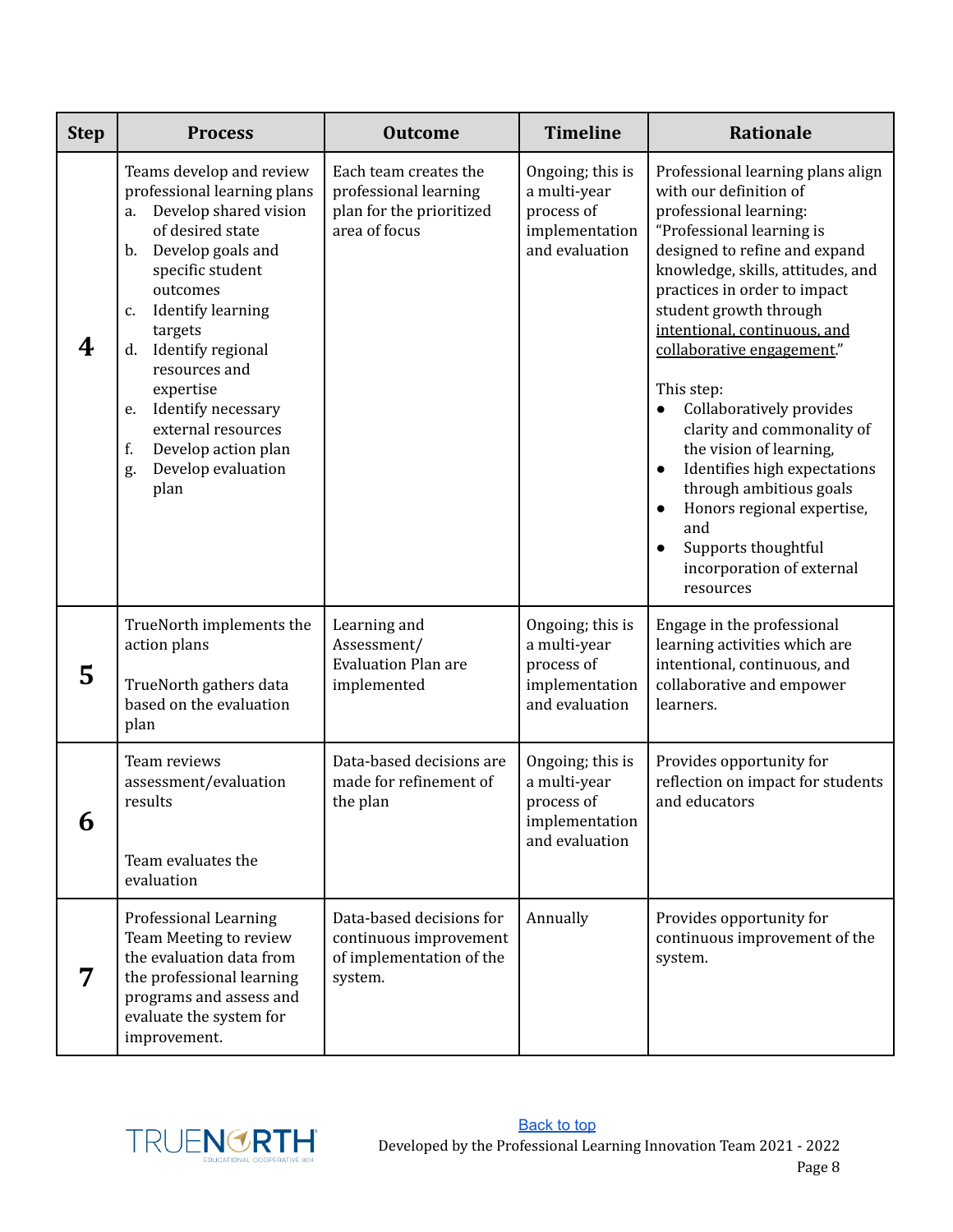

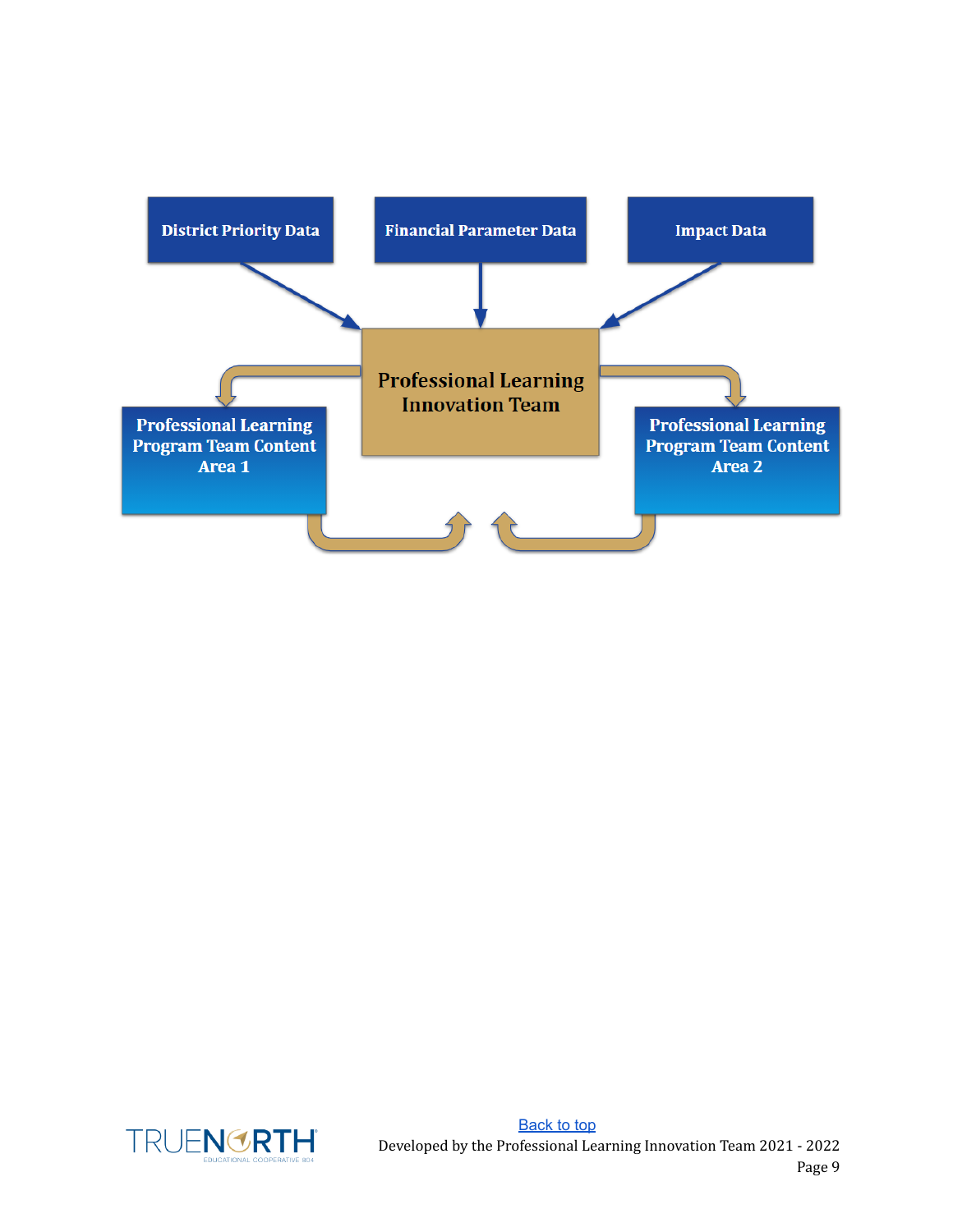# <span id="page-9-0"></span>**Assessment and Evaluation**

TrueNorth prioritizes professional learning programs rather than single events. This shift aligns with our definition of "professional learning designed to refine and expand knowledge, skills, attitudes, and practices in order to impact student growth through intentional, continuous, and collaborative engagement."

A well-designed program evaluation provides data to inform changes and improvements within the program. Evaluation data can also provide evidence of return on a district's or school's investment. The evaluation process is outlined in the "how resources are allocated".

TrueNorth professional learning is assessed through merit, impact and worth.

**Merit** addresses how closely a program adheres to the Standards for Professional Learning.

**Impact** addresses the changes for educators and students that result from a program; it goes beyond program participation, examining the measurable impact on learning. Program development includes consideration of these questions:

- 1. In what ways have educators been affected by their participation in this program (specifically, their knowledge, skills, attitudes, and behaviors)?
- 2. In what ways have students been affected by this professional learning?

**Worth** is the *perceived* value of professional learning, and is assessed at the completion of each professional learning activity. Worth data is used by presenters or facilitators for reflection and also to monitor participant satisfaction in general.

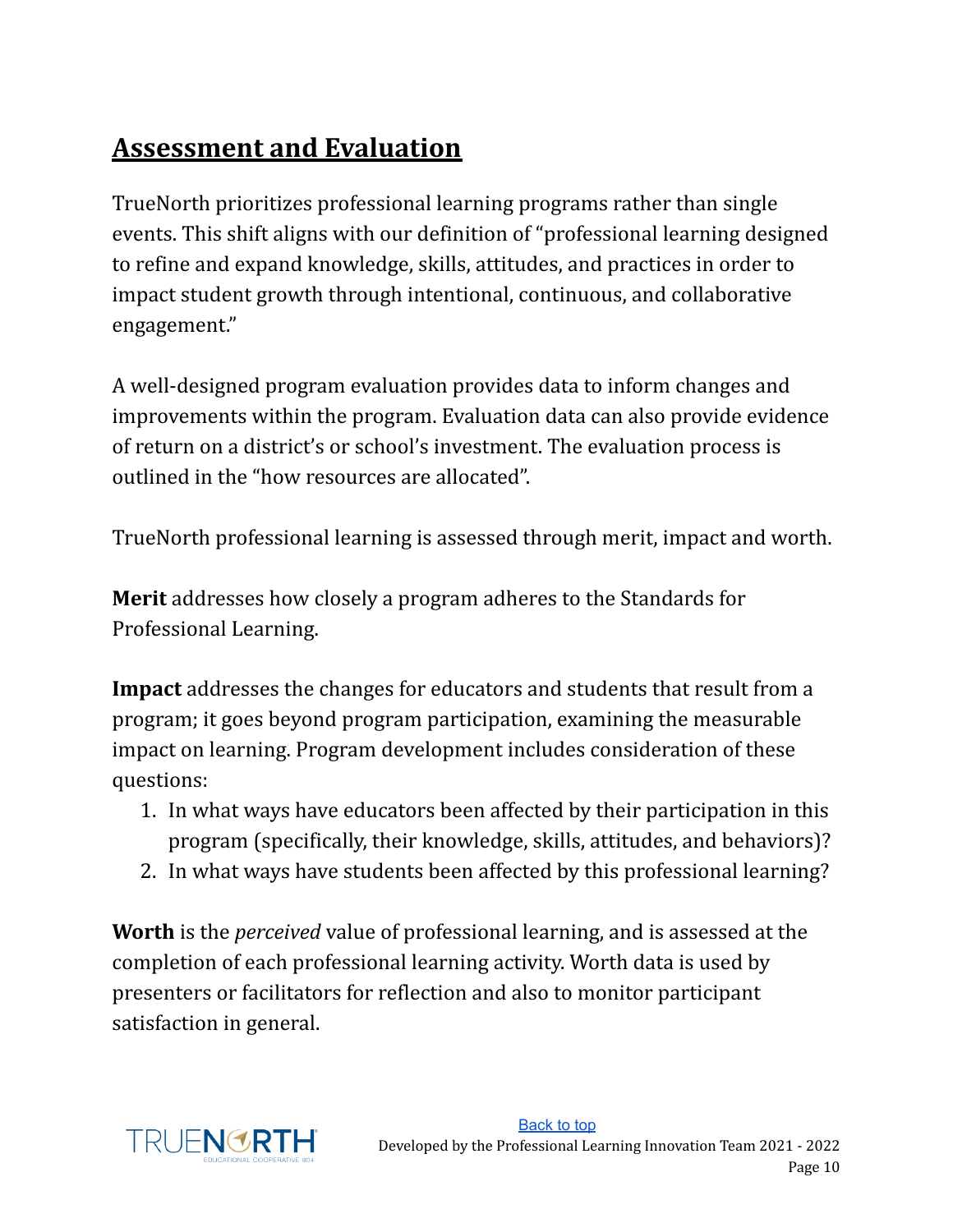# <span id="page-10-0"></span>**Roles and Responsibilities of Standards in Action**

#### Overview of Roles and Responsibilities

This portion of the system describes what individuals in the roles listed do to support effective professional learning. It articulates the behaviors for each role within the system based on each of the Professional Learning Standards.

The interconnectedness and belief in shared leadership results in high quality professional learning within a system. Essentially, it is the responsibility of everyone in the system.

Below are the roles of the stakeholders within our Professional Learning System. On the following pages are the articulated responsibilities.

#### Roles of Stakeholders within the Professional Learning System **District Administrator**

District administrators include superintendent and central office leadership staff who are responsible for advocating, supporting, and sustaining district culture conducive for staff professional growth and student learning. They engage in continuous professional learning that improves professional practice in support of district and school improvements targeting educator and student learning.

#### **Building Administrator**

Building administrators include principals, assistant principals, and others in leadership roles who are responsible for advocating, nurturing, and sustaining a school culture and instructional program to foster student learning and staff professional growth. They are engaged in continuous professional learning that supports student and staff professional growth.

#### **Director of Professional Learning**

Collaboratively facilitate the planning, implementation and monitoring of professional learning opportunities for educators. They advocate and ensure researched-based professional learning standards. They engage in continuous professional learning that enhances their professional practices to support the learning needs of educators and all students.

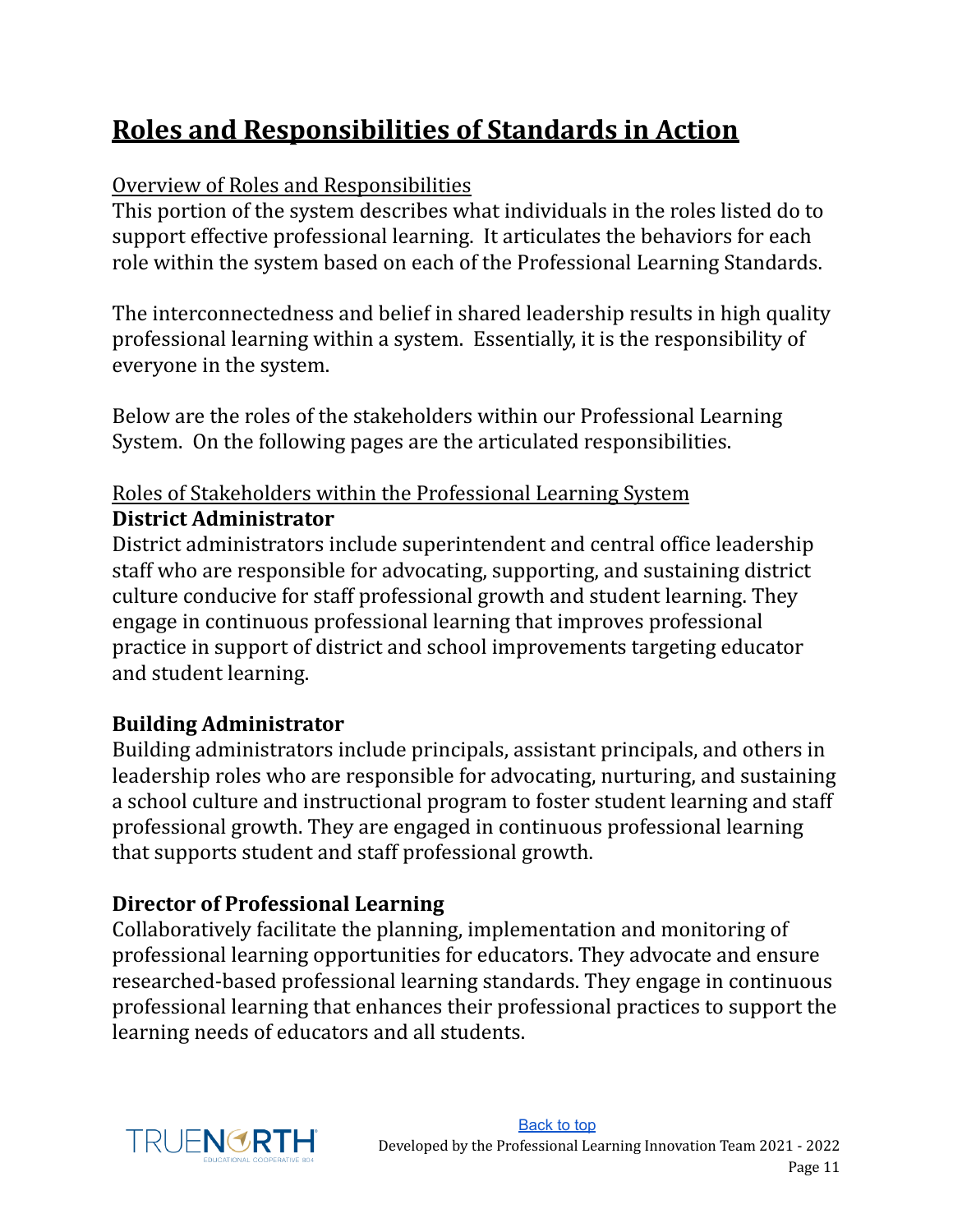### **Roles and Responsibility of Standards in Action continued Instructional and Related Services Personnel**

Instructional and Related Services Personnel are licensed professionals, such as pre-K-12 general and special education teachers, Speech Language Pathologists, Social Workers, School Psychologists, Occupational and Physical Therapists and others who have primary responsibility for the learning process of students. They engage in continuous professional learning that improves professional practice to support the learning needs of all students.

#### **Coaches**

Coaches are those who work in partnership with educators to enhance their learning and reflection in order to maximize student learning. They engage in continuous professional learning that improves their professional practice to support the learning needs of educators and all students.

#### **Paraprofessionals/ Teacher Assistants**

Paraprofessionals are instructional assistants, associate teachers, or classroom aides who work under the supervision of certified school professionals or others serving in a lead teacher role. In collaboration with teachers, they support student learning.

#### **Support Personnel**

Support personnel includes administrative assistants, transportation and food service personnel, building and grounds personnel, security staff, and custodians. Support personnel interact with students, families, and community members. Their professional learning impacts the school and district educational environment, improves job performance, aligns with district and school improvement efforts, and supports student growth.

\*Role and responsibilities of Parent/Caregiver will be developed in the future.

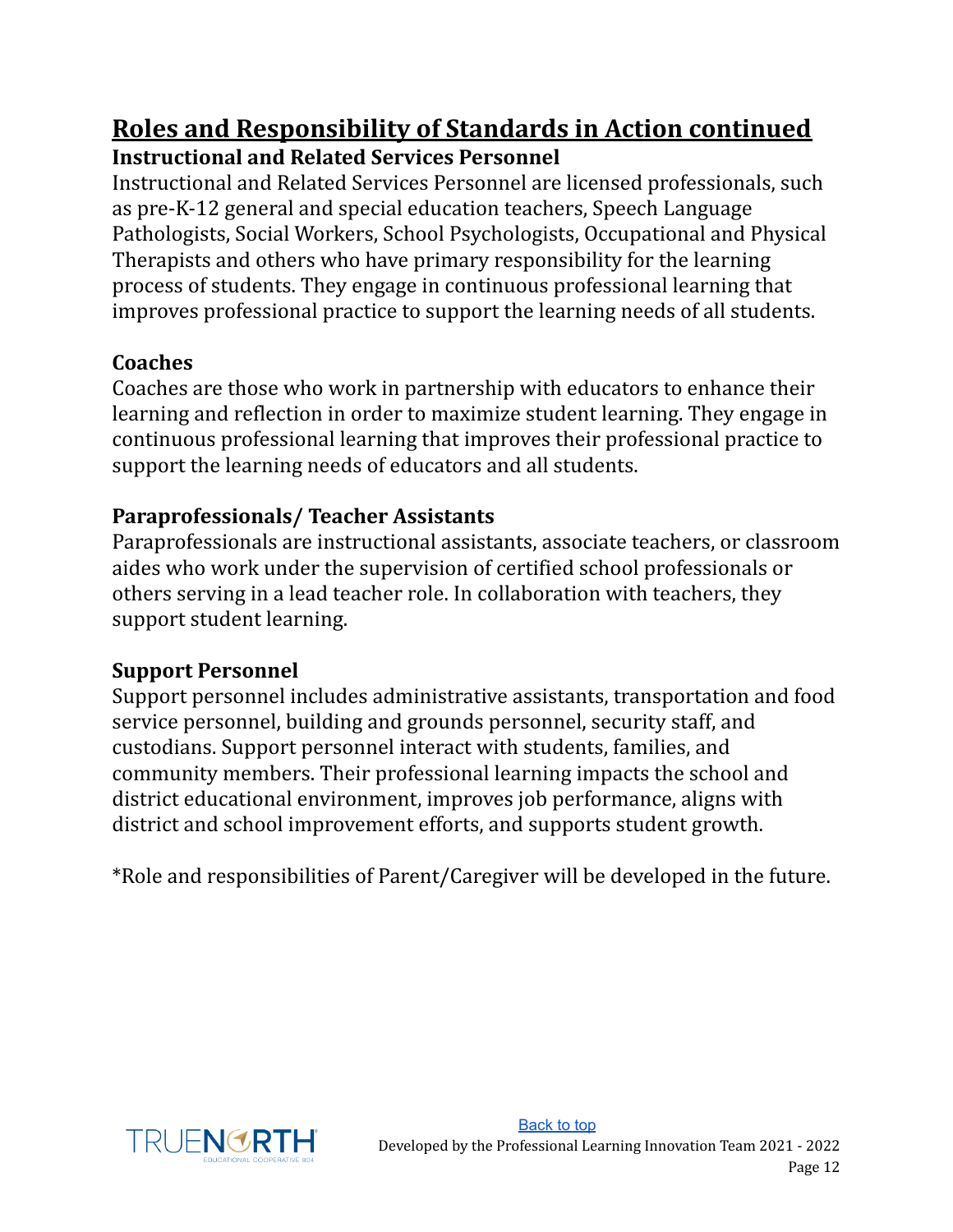The responsibilities of each role group have been outlined under each of the TrueNorth Professional Learning Standards.

| <b>District</b><br><b>Administration</b>                                | Establishes and sustains a cooperative wide team-based<br>collaborative culture that promotes collegiality, trust and<br>respect to support professional learning for continuous<br>improvement<br>Applies cycle of continuous improvement to lead<br>professional learning<br>Advances collective responsibility<br>$\bullet$<br>Aligns professional learning cooperative-wide goals                                  |
|-------------------------------------------------------------------------|------------------------------------------------------------------------------------------------------------------------------------------------------------------------------------------------------------------------------------------------------------------------------------------------------------------------------------------------------------------------------------------------------------------------|
| <b>School</b><br><b>Administration</b>                                  | Establishes and sustains a cooperative wide collaborative<br>$\bullet$<br>culture that promotes collegiality, trust and respect to<br>support professional learning for continuous improvement<br>Applies the cycle of continuous improvement with fidelity to<br>lead professional learning<br>Develops an agreement about how a team will accomplish<br>and document its work, including its collaborative processes |
| Director of<br><b>Professional</b><br><b>Learning</b>                   | Applies cycle of continuous improvement to lead<br>professional learning<br>Advances collective responsibility by participating in<br>learning communities<br>Aligns professional learning with school and system goals                                                                                                                                                                                                |
| <b>Instructional and</b><br><b>Related Services</b><br><b>Personnel</b> | Engages in continuous improvement and aligns personal and<br>$\bullet$<br>team goals to school goals<br>Engages with colleagues to meet the needs of all students<br>Advances collective responsibility by participating in<br>learning communities                                                                                                                                                                    |
| <b>Coaches</b>                                                          | Facilitates application of cycle of continuous improvement<br>Fosters engagement of all colleagues in meeting the needs of<br>all students<br>Aligns professional learning with school and district goals                                                                                                                                                                                                              |
| <b>Teacher</b><br><b>Assistants</b>                                     | Engages in continuous improvement and aligns personal and<br>team goals to school goals<br>Engages with colleagues to meet the needs of all students                                                                                                                                                                                                                                                                   |
| <b>Support Staff</b>                                                    | Engages in and maintains a team-based collaborative climate<br>and culture that promotes trust, respect, and professionalism<br>in a continuous learning environment                                                                                                                                                                                                                                                   |

#### *Standard: Learning [Communities](#page-5-1)*

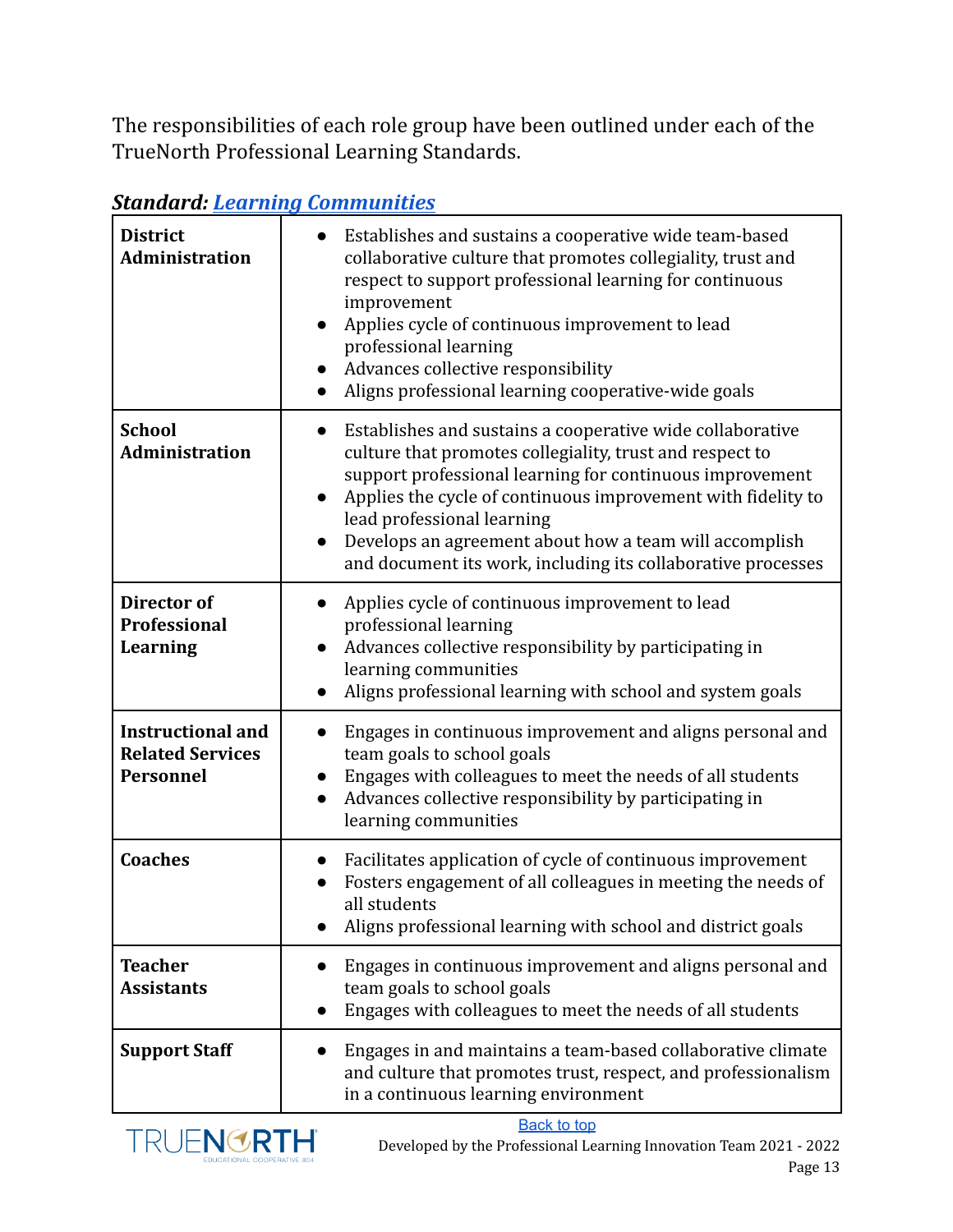### *Standard: [Leadership](#page-5-2)*

| <b>District</b><br><b>Administration</b>                                | Coaches staff to lead professional learning<br>Invites, explores, and applies diverse perspectives as part of<br>professional learning<br>Selects and engages in a variety of evidence-based<br>professional learning experiences, such as learning<br>communities, communities of practice, lesson study,<br>examining student work, and/or action research, that<br>support achievement of improvement goals<br>Articulates the link between student learning and<br>$\bullet$<br>professional learning<br>Builds capacity for skillful collaboration/teaming                                                                                                                                                                                                                                  |
|-------------------------------------------------------------------------|--------------------------------------------------------------------------------------------------------------------------------------------------------------------------------------------------------------------------------------------------------------------------------------------------------------------------------------------------------------------------------------------------------------------------------------------------------------------------------------------------------------------------------------------------------------------------------------------------------------------------------------------------------------------------------------------------------------------------------------------------------------------------------------------------|
| <b>School</b><br><b>Administration</b>                                  | Shares in leadership, including coordination and facilitation<br>$\bullet$<br>of the team's work to improve job performance and student<br>growth as well as create systems and structures that carry<br>the professional learning forward<br>Invites, explores, and applies diverse perspectives as part of<br>$\bullet$<br>professional learning including the different ways people<br>learn and access information<br>Identifies experts within their own organizations who can<br>lead professional development as well as build the capacity<br>of others<br>Articulates the link between student learning and<br>$\bullet$<br>professional learning<br>Acts as a model of continuous growth and learning through<br>$\bullet$<br>the development of their own professional learning plans |
| Director of<br><b>Professional</b><br><b>Learning</b>                   | Applies the Standards for Professional Learning in making<br>decisions about professional learning<br>Coaches staff to lead professional learning<br>$\bullet$<br>Articulates the link between student learning and<br>professional learning<br>Builds capacity for skillful collaboration<br>Selects and engages in a variety of evidence-based<br>professional learning experiences, such as learning<br>communities, communities of practice, lesson study,<br>examining student work, and/or action research, that<br>support achievement of improvement goals                                                                                                                                                                                                                               |
| <b>Instructional and</b><br><b>Related Services</b><br><b>Personnel</b> | Articulates the link between professional learning and<br>student learning<br>Shares in coordination and facilitation of a variety of learning                                                                                                                                                                                                                                                                                                                                                                                                                                                                                                                                                                                                                                                   |

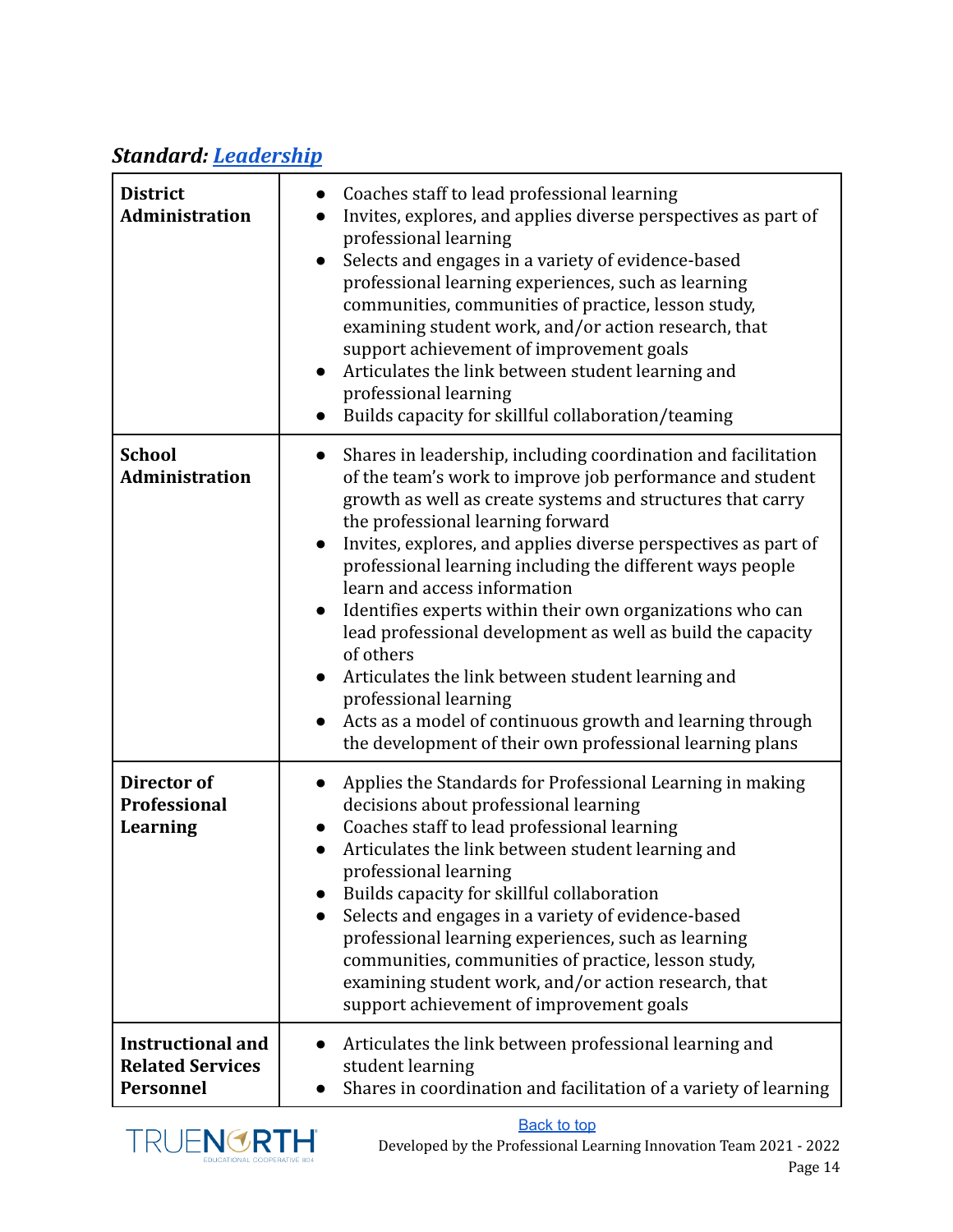|                                     | designs (learning communities, lesson study, peer<br>observation) that support adult learning to enhance student<br>learning                                                                                                                                                                                                                                                                        |
|-------------------------------------|-----------------------------------------------------------------------------------------------------------------------------------------------------------------------------------------------------------------------------------------------------------------------------------------------------------------------------------------------------------------------------------------------------|
| <b>Coaches</b>                      | • Serves as a leader and model of professional learning<br>Articulates the link between professional and student<br>learning<br>Contributes to the development and maintenance of a<br>collaborative culture                                                                                                                                                                                        |
| <b>Teacher</b><br><b>Assistants</b> | Articulates the link between professional learning and<br>$\bullet$<br>student learning<br>Invites, explores, and applies diverse perspectives as part of<br>$\bullet$<br>professional learning<br>Shares in coordination and facilitation of a variety of learning<br>designs (learning communities, lesson study, peer<br>observation) that support adult learning to enhance student<br>learning |
| <b>Support Staff</b>                | With supervisor, allocate resources to allow for time in the<br>work day for professional learning<br>Shares in coordination and facilitation of a variety of learning<br>$\bullet$<br>designs (learning communities, mentoring, etc) that support<br>adult learning                                                                                                                                |

### *Standard: [Resources](#page-5-3)*

| District                                              |  | Allocates sufficient resources to support implementation of                                         |
|-------------------------------------------------------|--|-----------------------------------------------------------------------------------------------------|
| TRUENGRTH <sup>®</sup><br>EDUCATIONAL COOPERATIVE 804 |  | <b>Back to top</b><br>Developed by the Professional Learning Innovation Team 2021 - 2022<br>Page 15 |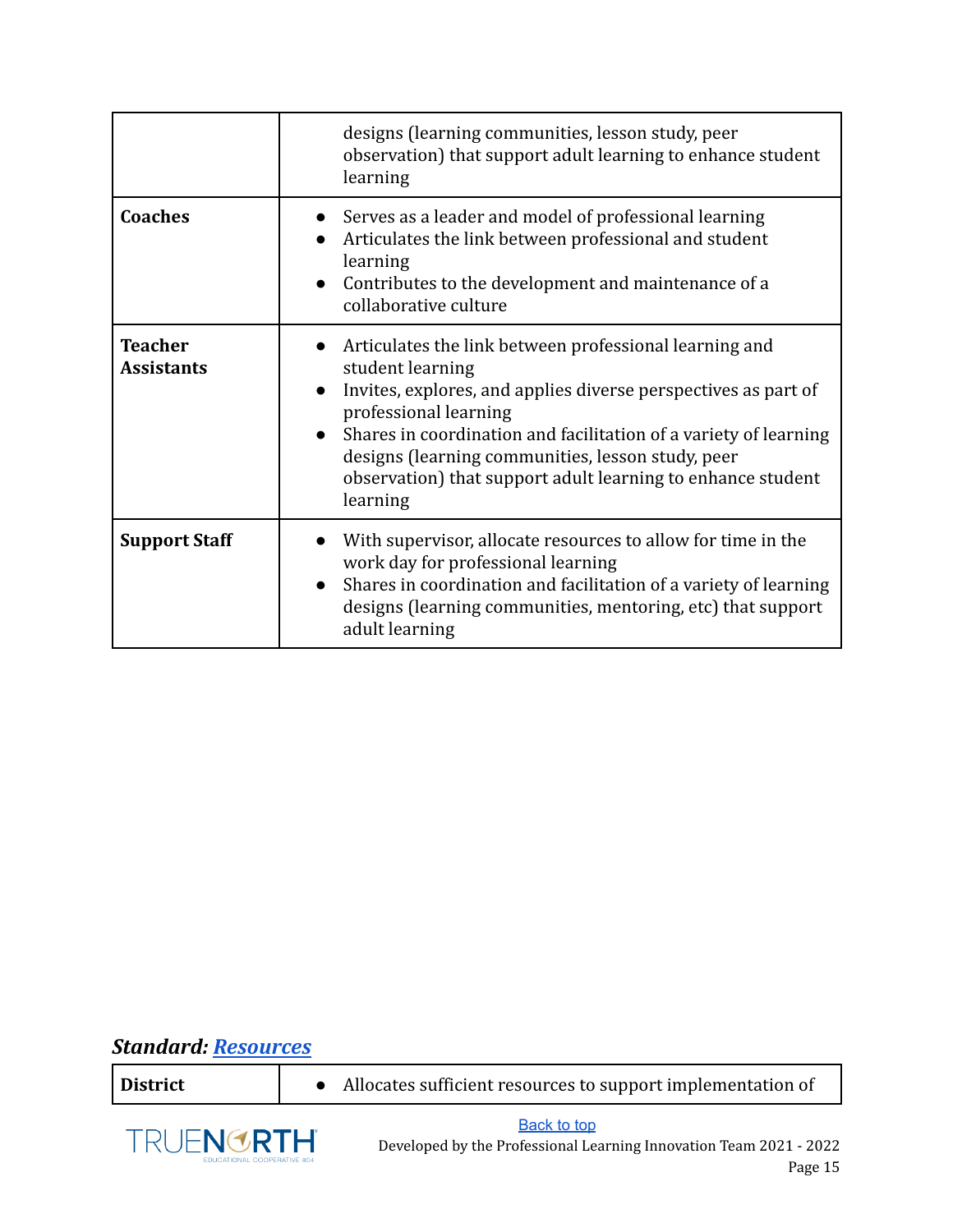| Administration                                                          | professional learning<br>Monitors professional learning resources<br>Collaborates and leverages resources to achieve and align<br>professional learning goals cooperative wide                                                                                                                                                                                                                                                                                                                                                               |
|-------------------------------------------------------------------------|----------------------------------------------------------------------------------------------------------------------------------------------------------------------------------------------------------------------------------------------------------------------------------------------------------------------------------------------------------------------------------------------------------------------------------------------------------------------------------------------------------------------------------------------|
| <b>School</b><br><b>Administration</b>                                  | Collaborates with school, district, and education stakeholders<br>$\bullet$<br>to identify and provide various programs, services, time<br>and/or resources (i.e., people, money, scheduling, technology,<br>print and non-print materials) to enhance continuous<br>professional learning<br>Allocates and prioritizes resources to support job-embedded<br>$\bullet$<br>professional learning that are high priority student and<br>educator learning needs<br>Monitors effectiveness of the use of resources for<br>professional learning |
| Director of<br><b>Professional</b><br><b>Learning</b>                   | Allocates sufficient resources to support implementation of<br>$\bullet$<br>professional learning<br>Monitors professional learning resources<br>Leverages resources to achieve professional learning goals                                                                                                                                                                                                                                                                                                                                  |
| <b>Instructional and</b><br><b>Related Services</b><br><b>Personnel</b> | Recommends resources to support implementation of<br>professional learning, including job-embedded professional<br>learning                                                                                                                                                                                                                                                                                                                                                                                                                  |
| <b>Coaches</b>                                                          | Contributes to a comprehensive resource plan for<br>$\bullet$<br>professional learning<br>Curates resources to support implementation of professional<br>learning<br>Monitors the effectiveness of the use of resources for<br>professional learning                                                                                                                                                                                                                                                                                         |
| <b>Teacher</b><br><b>Assistants</b>                                     | In collaboration with teachers and supervisors, recommends<br>resources to support implementation of professional<br>learning. This includes flexible scheduling for job-embedded<br>professional learning                                                                                                                                                                                                                                                                                                                                   |
| <b>Support Staff</b>                                                    | In collaboration with supervisor, and/or colleagues, identify,<br>develop, and disseminate resources for professional learning<br>that support job related performance growth and standards                                                                                                                                                                                                                                                                                                                                                  |

### *Standard: [Data](#page-5-4)*

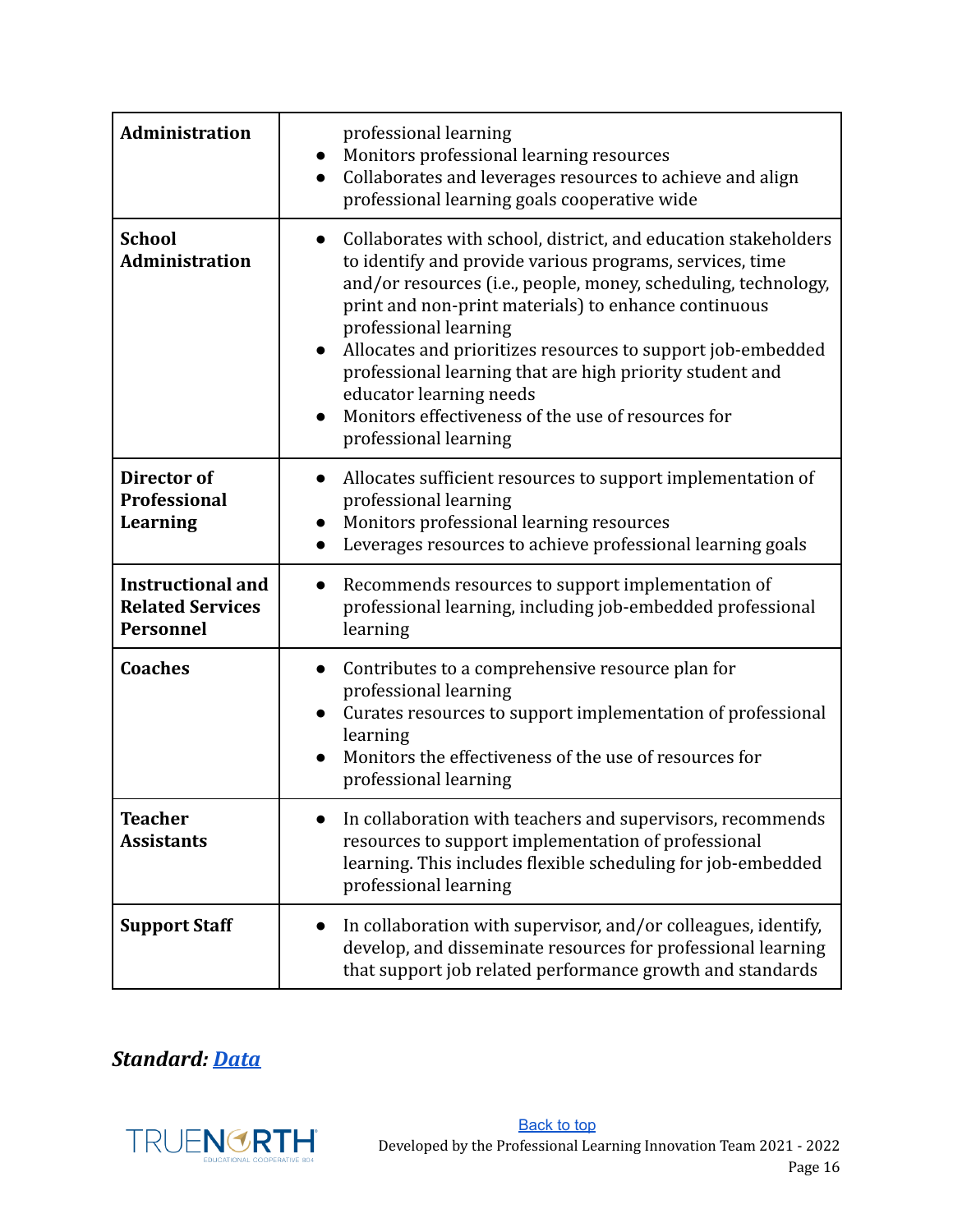| <b>District</b><br><b>Administration</b>              | Develops and sustains a collaborative culture where all staff<br>assume responsibility for analysis of data to determine needs<br>Analyzes and interprets multiple sources of student, educator,<br>and system data to determine professional learning needs<br>Uses analysis of progress to make ongoing, needed<br>adjustments in professional learning<br>Uses evaluation results to improve professional learning<br>$\bullet$ |
|-------------------------------------------------------|------------------------------------------------------------------------------------------------------------------------------------------------------------------------------------------------------------------------------------------------------------------------------------------------------------------------------------------------------------------------------------------------------------------------------------|
| <b>School</b><br>Administration                       | Develops and sustains a collaborative culture where all<br>$\bullet$<br>building staff assume responsibility for and leadership of<br>analysis of data to determine needs and develop collaborative<br>professional learning and school improvement plans                                                                                                                                                                          |
| Director of<br><b>Professional</b><br><b>Learning</b> | Develops capacity to analyze and interpret multiple sources of<br>student, educator, and system data to determine professional<br>learning needs<br>Uses analysis of progress to make ongoing, needed<br>adjustments in professional learning<br>Uses evaluation results to improve professional learning                                                                                                                          |
| <b>Related Services</b><br><b>Personnel</b>           | Individually and in collaboration with others uses and<br>$\bullet$<br>analyzes student learning to determine professional learning<br>needs for self and team<br>Develops individual professional learning plans that align with<br>school improvement plans or educators performance<br>standards and monitor personal progress for adjustments                                                                                  |
| <b>Coaches</b>                                        | Uses data and feedback to determine professional learning<br>needs<br>Supports colleagues to use analysis of progress to make<br>adjustments in professional learning<br>Uses data, feedback, and reflective practice to improve<br>coaching                                                                                                                                                                                       |
| <b>Teacher</b><br><b>Assistants</b>                   | In collaboration with the teacher and team, identifies and<br>reviews student learning data to determine professional<br>learning needs<br>In collaboration with the teacher, develop individual<br>professional learning plans and monitor personal progress for<br>adjustments                                                                                                                                                   |
| <b>Support Staff</b>                                  | With supervisor, utilizes the yearly evaluation and other data<br>resources and determines needs for personal and professional<br>growth                                                                                                                                                                                                                                                                                           |

*Standard: [Learning](#page-5-5) Designs*

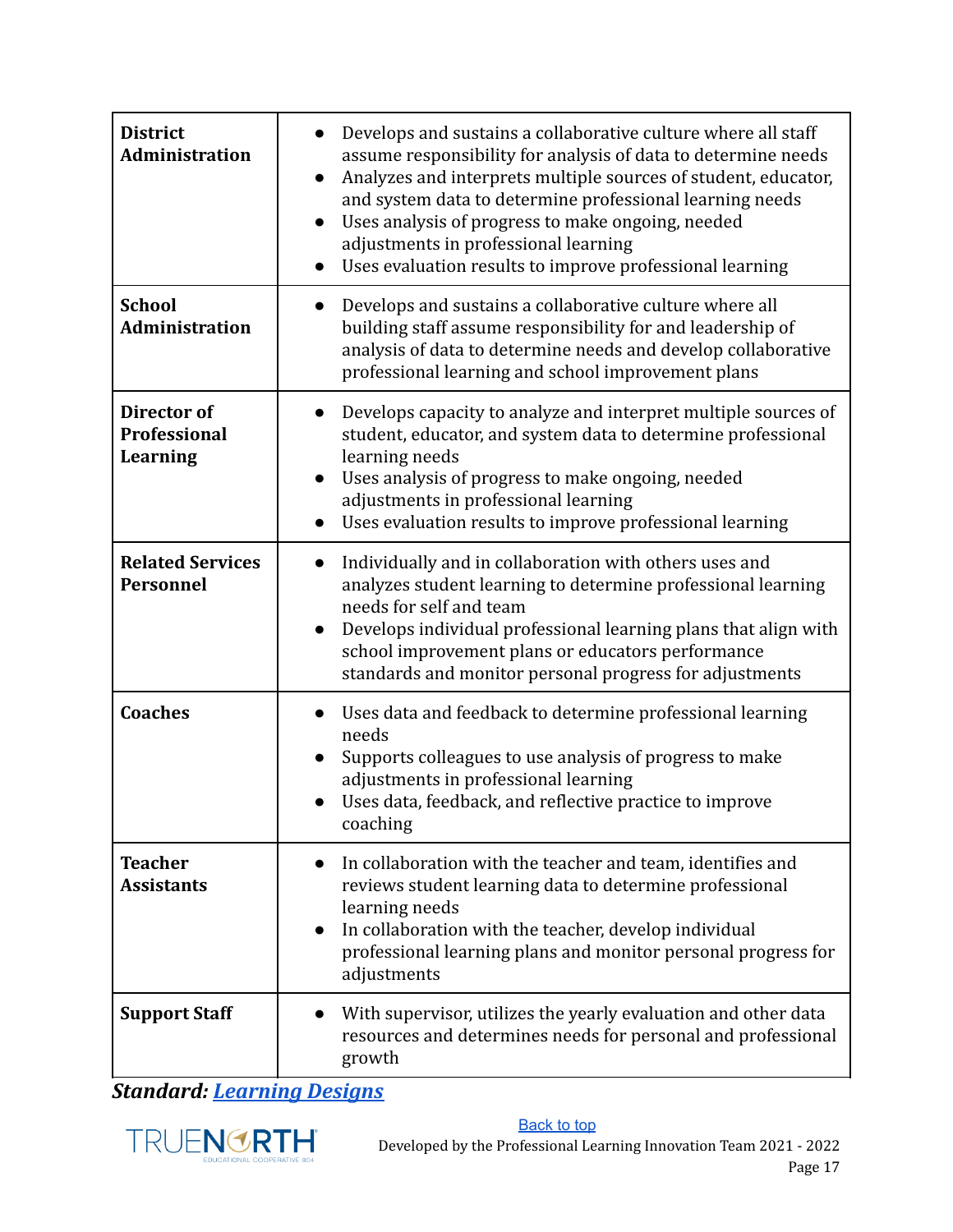| <b>District</b><br><b>Administration</b>                                | Supports colleagues in the transfer of their professional<br>learning to their job-related responsibilities<br>Acquires knowledge and skills about multiple designs for<br>professional learning<br>Promotes active engagement in the learning process                                                                                                                                                                    |
|-------------------------------------------------------------------------|---------------------------------------------------------------------------------------------------------------------------------------------------------------------------------------------------------------------------------------------------------------------------------------------------------------------------------------------------------------------------------------------------------------------------|
| <b>School</b><br><b>Administration</b>                                  | Selects and engages in multiple designs of professional<br>learning consistent with research and best practices that<br>supports the collaborative professional learning plans<br>Aligns professional learning designs with desired changes in<br>$\bullet$<br>classroom instruction<br>Empowers colleagues in the transfer of their professional<br>learning to their job-related responsibilities                       |
| Director of<br><b>Professional</b><br>Learning                          | Acquires and shares knowledge about multiple factors<br>influencing the selection of learning designs<br>Promotes active engagement in the learning process<br>$\bullet$<br>Selects and engages in multiple designs of professional<br>$\bullet$<br>learning consistent with research and best practices to<br>support colleagues in the transfer of their professional<br>learning to their job-related responsibilities |
| <b>Instructional and</b><br><b>Related Services</b><br><b>Personnel</b> | Selects and actively engages in multiple designs of<br>professional learning (workshops, learning community,<br>coaching, etc) that support individual professional learning<br>plans                                                                                                                                                                                                                                     |
| <b>Coaches</b>                                                          | Incorporates a variety of strategies to promote active<br>engagement in professional learning                                                                                                                                                                                                                                                                                                                             |
| <b>Teacher</b><br><b>Assistants</b>                                     | Selects and actively engages in multiple designs of<br>professional learning (workshops, learning community,<br>coaching, etc) that support individual professional learning<br>plans<br>Supports colleagues in the transfer of professional learning<br>to the classroom                                                                                                                                                 |
| <b>Support Staff</b>                                                    | Engages in follow up collaborative conversations, coaching,<br>and mentoring that support opportunities to transfer new<br>learning into practice                                                                                                                                                                                                                                                                         |

### *Standard: [Implementation](#page-5-6)*

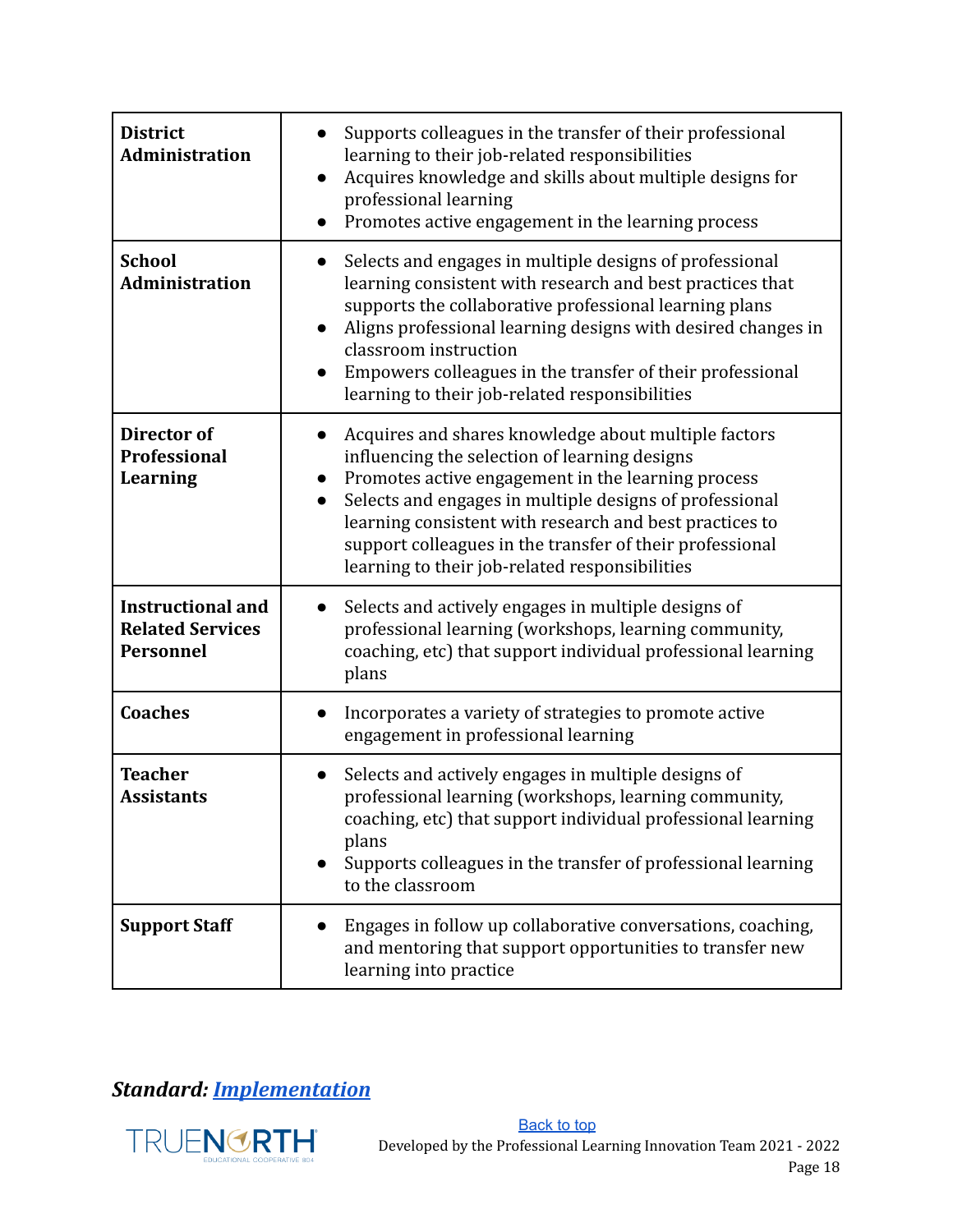| <b>District</b><br><b>Administration</b>              | Monitors implementation of professional learning<br>Differentiates support for implementation of professional<br>learning<br>Develops own and staff's capacity to give and receive<br>$\bullet$<br>constructive feedback to accelerate and refine<br>implementation of professional learning<br>Supports district staff and building administrators in the<br>$\bullet$<br>development of professional learning plans                                                                                                                                                 |
|-------------------------------------------------------|-----------------------------------------------------------------------------------------------------------------------------------------------------------------------------------------------------------------------------------------------------------------------------------------------------------------------------------------------------------------------------------------------------------------------------------------------------------------------------------------------------------------------------------------------------------------------|
| <b>School</b><br><b>Administration</b>                | Engages in and provides school staff with follow-up<br>experiences, such as mentoring or coaching, to support<br>transfer of new learning, including multiple opportunities to<br>practice a new instructional strategy<br>Shares and uses regular feedback and reflections from<br>$\bullet$<br>colleagues and supervisors to support transfer of knowledge<br>and skills into practice as part of ongoing professional<br>learning<br>Supports individuals and teams in using educator<br>performance standards to identify the content of professional<br>learning |
| Director of<br><b>Professional</b><br><b>Learning</b> | Supports district staff and building administrators in the<br>development of professional learning plans<br>Shares and uses regular feedback and reflections from<br>colleagues and supervisors to support transfer of knowledge<br>and skills into practice as part of ongoing professional<br>learning                                                                                                                                                                                                                                                              |
| <b>Related Services</b><br>Personnel                  | Develops and engages in individual and team professional<br>learning plan that align with district and school improvement<br>plans and student growth<br>Engages in follow-up learning activities such as mentoring or<br>coaching etc, to support with transfer of knowledge and skills<br>into practice. These learning designs should be differentiated<br>based on individual learning needs<br>Develops capacity to give and receive constructive feedback<br>$\bullet$<br>to promote professional growth and ultimately student<br>learning                     |
| <b>Coaches</b>                                        | Facilitates individual and team use of resources to assess and<br>refine implementation<br>Differentiates support for implementation of professional<br>$\bullet$<br>learning<br>Fosters a culture to give and receive constructive feedback to<br>accelerate and refine implementation of professional                                                                                                                                                                                                                                                               |

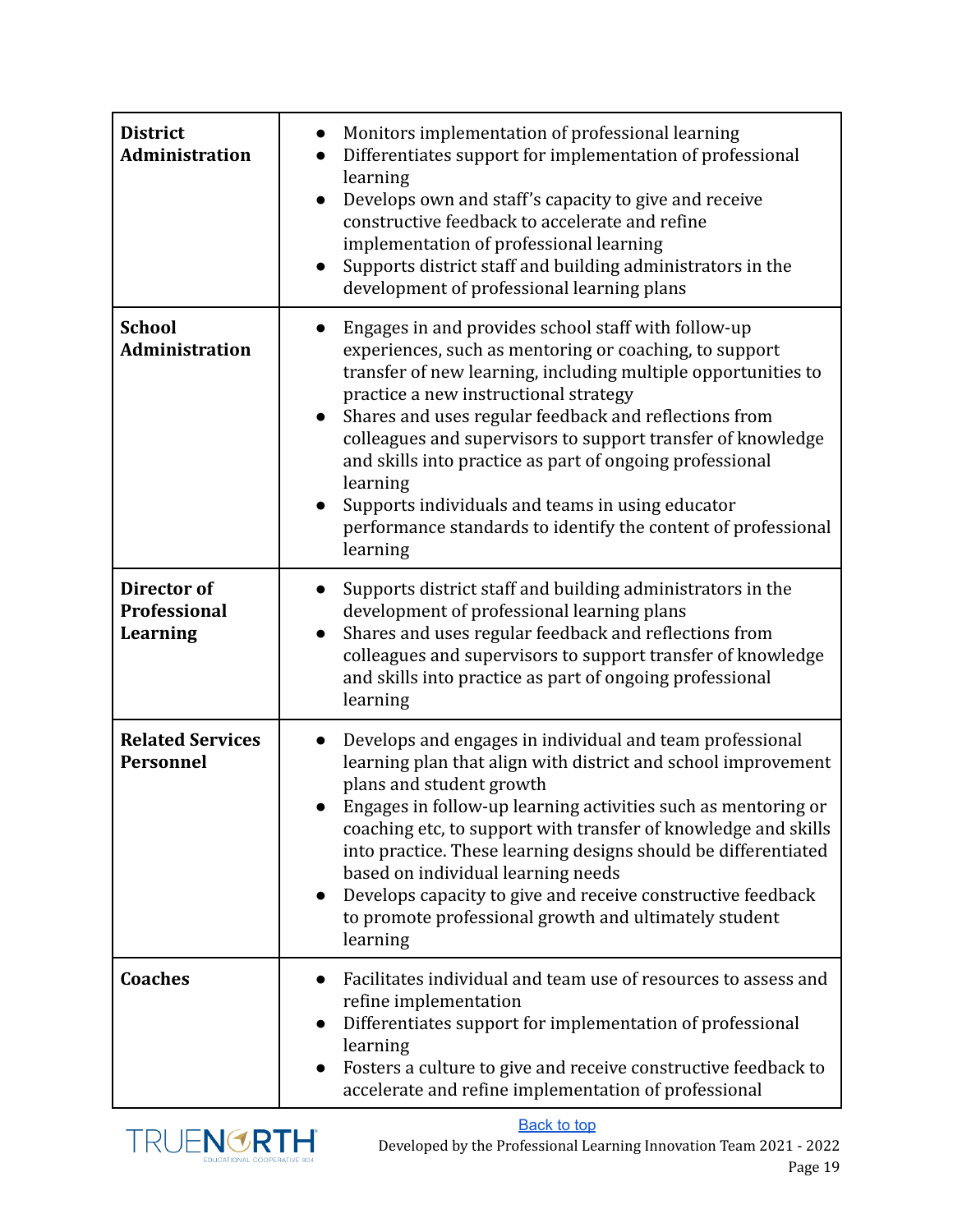|                                     | learning                                                                                                                                                                                                                                                                                                                                                                                                                                                                                                                                                                                                 |
|-------------------------------------|----------------------------------------------------------------------------------------------------------------------------------------------------------------------------------------------------------------------------------------------------------------------------------------------------------------------------------------------------------------------------------------------------------------------------------------------------------------------------------------------------------------------------------------------------------------------------------------------------------|
| <b>Teacher</b><br><b>Assistants</b> | Develops and engages in individual and team professional<br>learning plan, in collaboration with the classroom teacher<br>and other supervisory staff, that align with district and<br>school improvement plans and student growth<br>• Engages in follow-up learning activities such as coaching etc.<br>to support with transfer of knowledge and skills into<br>practice. These learning designs should be differentiated<br>based on individual learning needs<br>• Develops capacity to give and receive constructive feedback<br>to promote professional growth and ultimately student<br>learning |
| <b>Support Staff</b>                | With supervisor, develop learning plan specific for role and<br>individual that aligns with district goals as well as maintains<br>job specific certification                                                                                                                                                                                                                                                                                                                                                                                                                                            |

*Standard: [Outcomes](#page-5-7)*